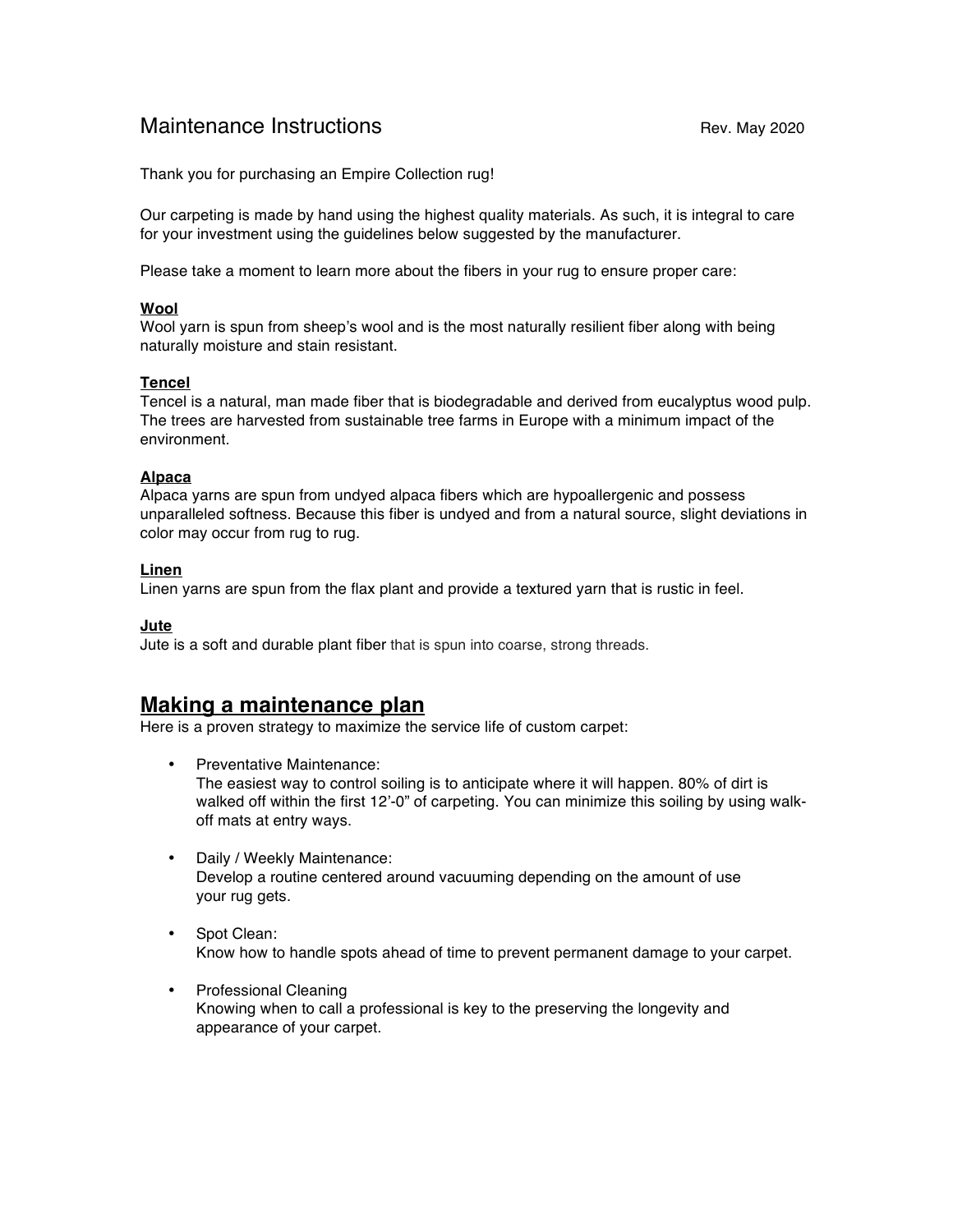# **Vacuuming**

Carpet is a textile product, and, as such, it is subject to both soiling and wear.

The best way to maintain your area rug is to vacuum, vacuum, vacuum. This will prevent soil and dirt particles from becoming embedded into the pile of the carpet.

Important: Do not use a vacuum with a rotating bristle brush (beater bar). Aggressive rotating brushes may tear or fray the fibers. A vacuum attachment with a stationary soft brush edge is recommended.

To get the best results, vacuum in the direction of the pile to avoid pushing dirt back into the pile at least once a week.

Proper vacuuming is one of the most important steps in maintaining the beauty and extending the life of your rugs and carpets. Regular and thorough vacuuming at least once a week is recommended and even twice a week in the heavier traffic areas.

New carpets have certain characteristics which are normal and expected, but which may be new to you. Here is a brief review:

Shedding – All spun yarn carpets have loose "fiber ends" from the spinning process lodged within the yarn. These ends will essentially "shake out" of the new carpet as it goes into service, and will create some fuzz on the surface. This is normal and no cause for concern. This "fuzzing" should simply be vacuumed away and should be expected to occur for the first six months of use.

See page 3 for more detailed information on the characteristics of your custom carpeting.

# **Spot Cleaning**

We only recommend dry cleaning products. In the United States, these include: Host, Capture and Wool Dry. Never let your carpet stay wet for over 6-8 hours.

Do not use liquid, steam or soap-based cleaners. Pre-test the area in an inconspicuous place with the cleaner prior to using.

If your area rugs becomes spotted prior to dry-cleaning, scoop up solids and blot liquids with a white cloth or paper towel immediately. Do not scrub as this could create matting or excessive fuzzing.

See page 4 for a stain chart for more detailed information.

# **Professional Cleaning**

For persistent or oil based stains, contact a professional cleaner accustomed to cleaning fine hand-made carpets. Stay away from cleaners who recommend steaming or shampooing the rug. If your cleaner cannot identify the fibers in your rugs, do not use their services. If your cleaner has any questions, please have them contact us.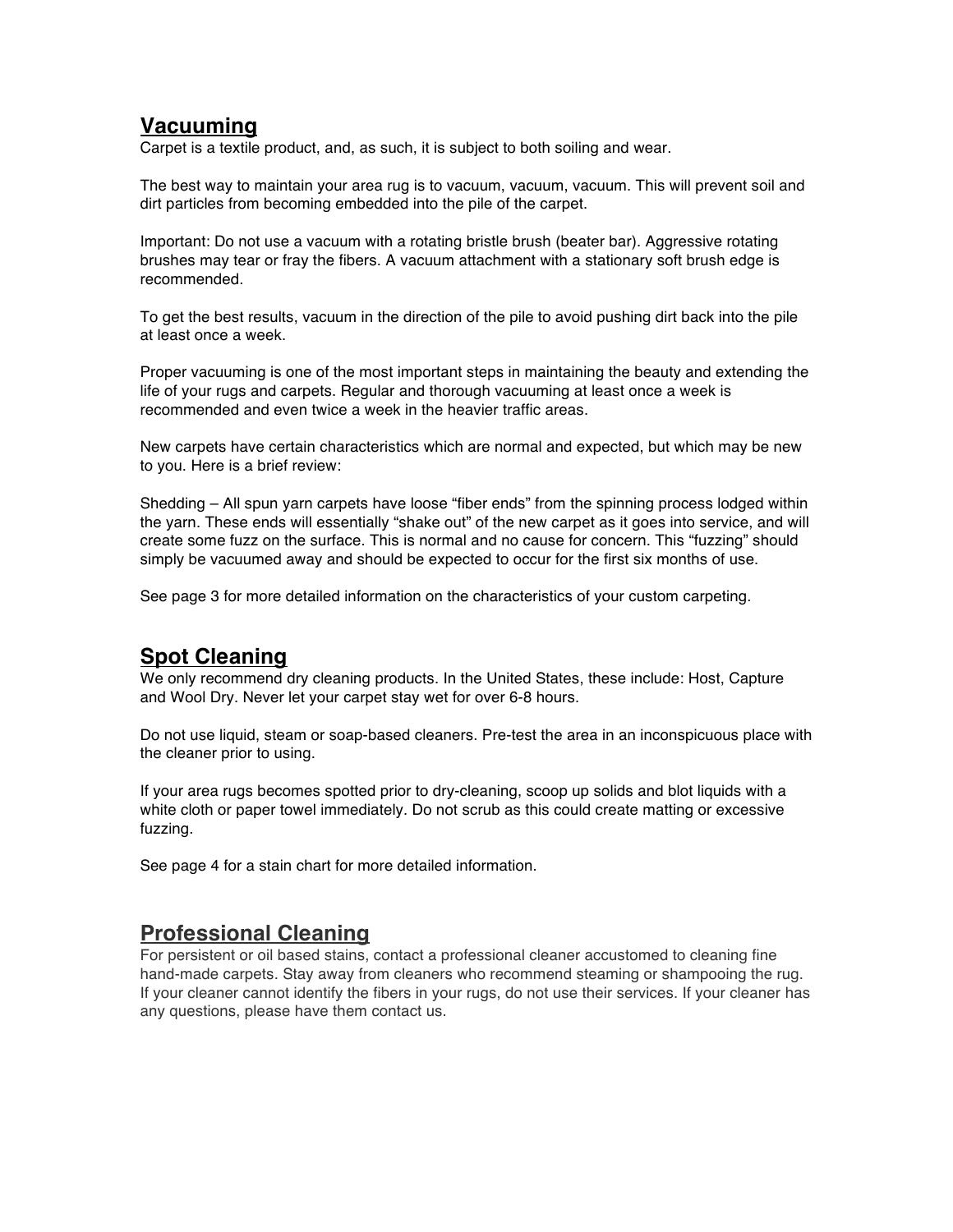# **Normal characteristics of new carpet:**

### **Padding**

Carpet padding is a critical component to your carpet and is responsible for enhancing the comfort ad durability of your carpet. It protects the underside of your rug and keeps it from sliding on the floor.

### **Wear Patterns & Furniture Marks**

Turn the carpet 180 degrees every 12 months to eliminate the appearance of traffic patterns and uneven softening of colors from light exposure. Fading will occur from being exposed to natural and artificial lighting.

Coasters under heavy furniture or pointed legs are helpful. Marks from furniture can be removed by lightly running your fingertip or a coin over the pile. Use plastic chair pads under caster chairs.

### **Sprouting**

Occasional sprouting or tuft loss is a normal condition and is not considered a manufacturing defect. Do not pull loose fibers.

### **Solid-color carpets**

Along the surface of the carpet, slight variations of color may occur and is more evident in lighter hued carpets (similar to what occurs with velvet). This does not constitute a defect; this is simply a characteristic of these cellulosic raw materials.

### **Dyelot**

It is normal for carpet to have dye or textural variations from the original sample or form dye-lot to dye-lot.

#### **Shading**

Shading is a term to describe the differences in light reflection between surface area. It is a common occurrence in carpeting and is not considered a manufacturing defect.

#### **Storing your rug**

If your rug is being stored and has latex backing, make sure the roll is wrapped in plastic with the ends open to allow air circulation. The latex will mold over time if not allowed to breathe.